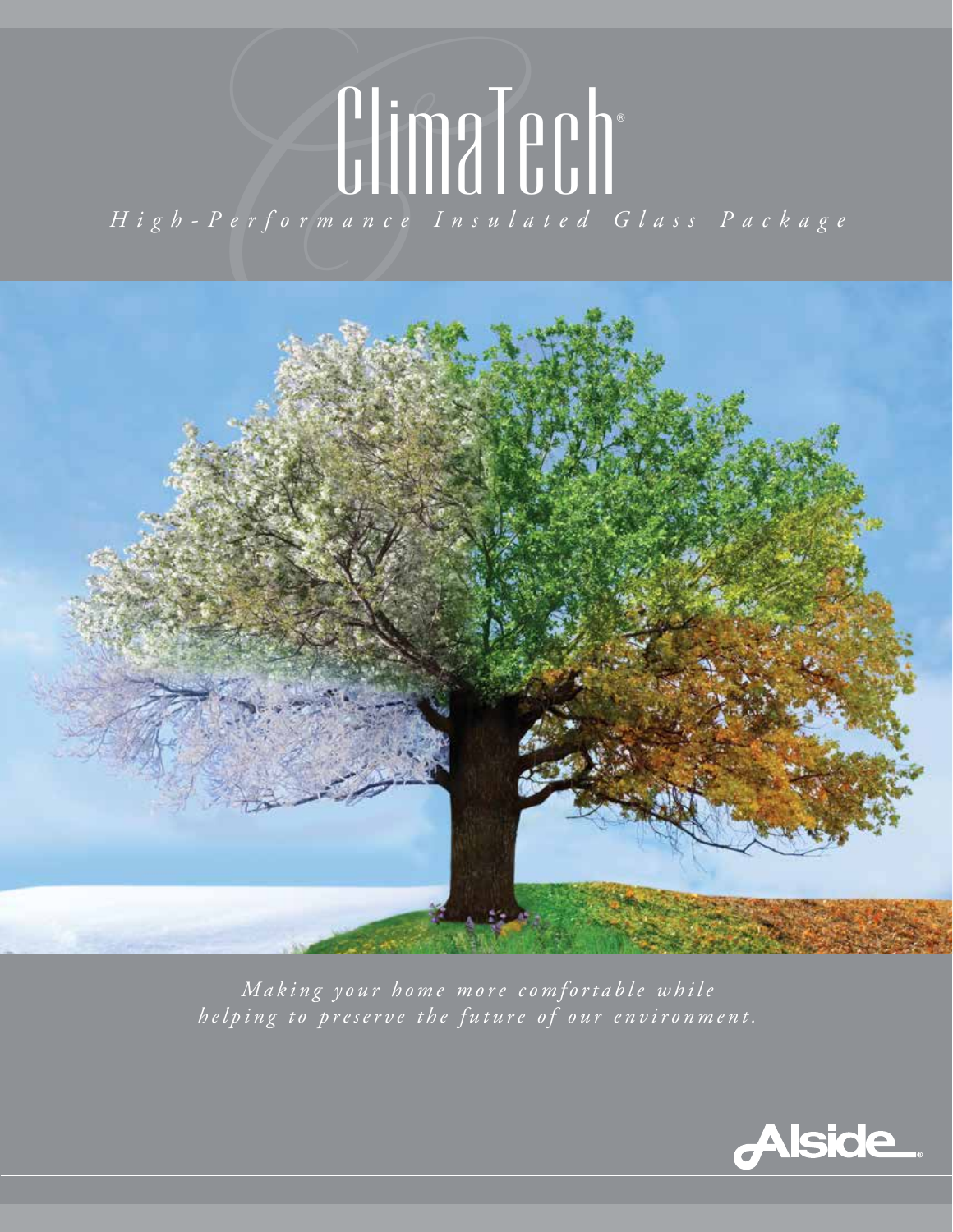# *Choose Alside Window Systems with the ClimaTech® Insulat*



One<br>bear<br>arch *One of the best solutions for capturing more light but keeping out the heat, cold and inclement weather is beautiful, energy-efficient Alside Windows. 1 They combine the refinements of clean lines and tasteful architectural details with the performance of superior technology and heavy-duty construction. Stylish and strong, this expertly crafted window system will enhance the appearance of your home as well as provide a more balanced and comfortable indoor environment year-round.* 

### *Increase your energy savings with ClimaTech insulated glass technology.*

ClimaTech improves the energy efficiency of windows in virtually every climate. In the winter, it lets in solar heat and reflects the warmth back into your home. In summer, it repels heat and glare while filtering out ultraviolet rays to help reduce your air-conditioning use.

ClimaTech features multi-layer Low-E glass, argon gas<sup>2</sup> and the Intercept® Warm-Edge Spacer System for greater thermal performance. Argon is an odorless, colorless, nonflammable, safe inert gas that is heavier than air. Its greater density further reduces the heat exchange through the window for increased energy efficiency.

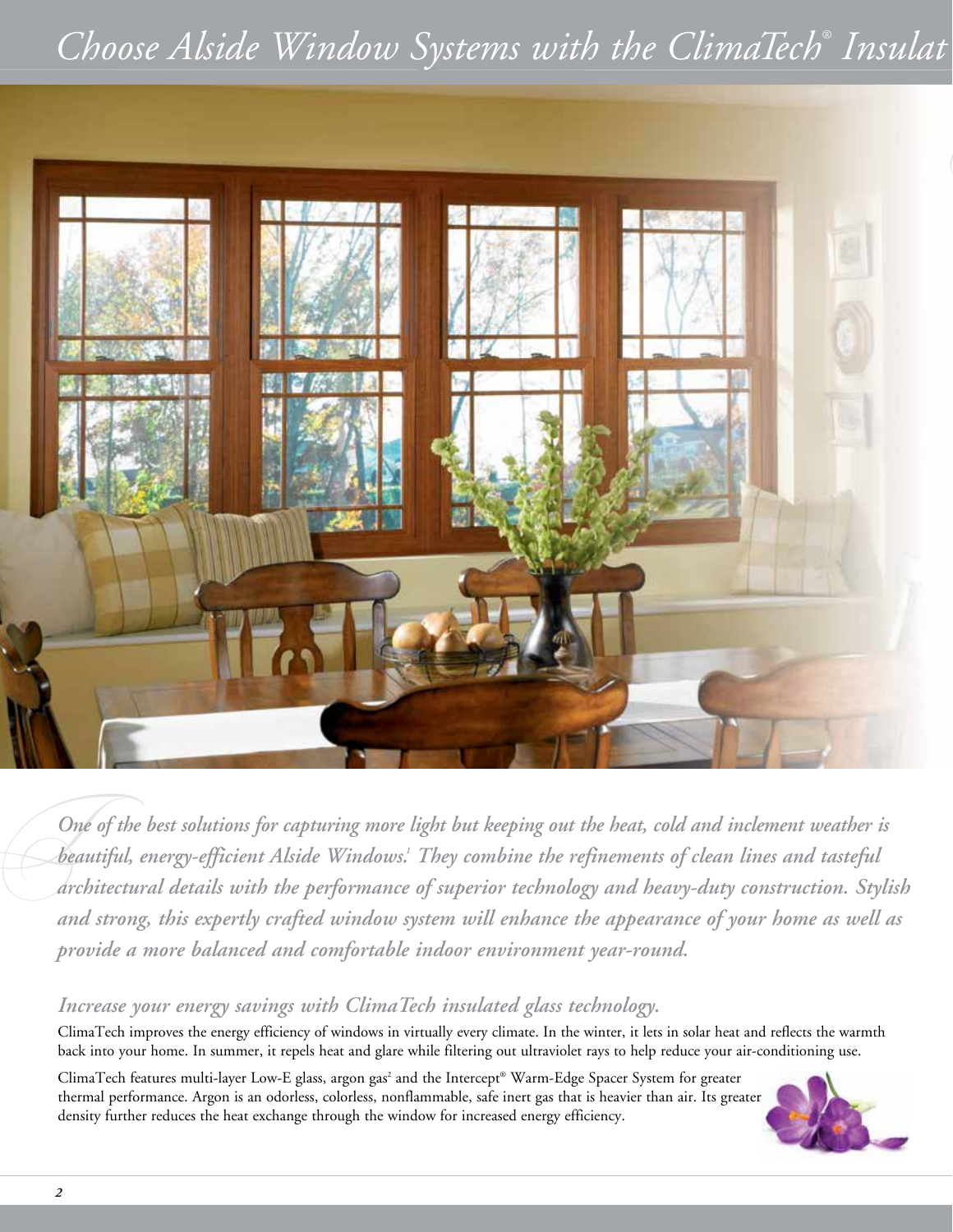# $ed$  Glass Package

# *An Sustainable Choice*

*W When purchasing new window products, homeowners should make special note of two things. The first is the window's performance ratings, and the second is if those ratings qualify the product for the ENERGY STAR® program.* 

### *National Fenestration Rating Council*

The National Fenestration Rating Council (NFRC) has developed a window energy rating system based on whole product performance. The NFRC Performance Label provides one of the most reliable ways to determine window energy-saving properties and to compare products.



**U-Factor**

*Most critical during heating seasons, the lower the U-Factor, the greater a window's resistance to heat flow or the greater its insulating value. U-Factor ratings usually fall between 0.20 and 1.20, with a lower U-Factor indicating that your furnace won't need to run as much, saving you money on heating costs.*

**Solar Heat Gain Coefficient** *Most critical during cooling seasons, a lower Solar Heat Gain Coefficient (SHGC) means that less solar radiation is being admitted through your windows. Often indicated by a number between 0 and 1, a lower SHGC can help reduce your air-conditioning needs.*

**Visible Transmittance** *Most often displayed as a number between 0 and 1, Visible Transmittance (VT) measures the amount of light transmitted through a window. The higher the VT, the more visible daylight will brighten the interior of your home.*

### *What is ENERGY STAR?*

The U.S. Department of Energy and the Environmental Protection Agency developed the ENERGY STAR designation for products meeting stringent energy performance criteria – helping us all conserve fossil fuel consumption and protect the environment by choosing energy-efficient products.

The ENERGY STAR label certifies the products are a positive choice for energy efficiency, fuel savings and the environment, and helps consumers further save on energy costs without sacrificing performance, features and comfort.



| <b>ENERGY STAR Qualification Criteria</b> |                                |
|-------------------------------------------|--------------------------------|
| Northern<br>(Zone 4)                      | $\leq$ 0.27 / SHGC = Any       |
| North-Central<br>(Zone 3)                 | $\leq$ 0.30 / SHGC $\leq$ 0.40 |
| South Central<br>(Zone 2)                 | $\leq$ 0.30 / SHGC $\leq$ 0.25 |
| Southern<br>(Zone 1)                      | $\leq 0.40$ / SHGC $\leq 0.25$ |



### *Why are purchasing decisions like this so important to our environment?*

If all residential windows in the U.S. were replaced with ENERGY STAR qualified products, we would save \$7 billion in energy costs over the next 15 years – enough to light every home in the New York City metropolitan area.<sup>3</sup>

Alside Windows with the ClimaTech insulated glass package are good for the environment because they help reduce the amount of energy needed to heat and cool our homes. Most of our energy is produced by the burning of fossil fuels, which causes air pollution, smog and global warming.

### *Go Green*

Exceptionally strong and weathertight, Alside Windows and Patio Doors are masterfully crafted to provide energy efficiency and help conserve the consumption of fossil fuels for heating and cooling homes. They also boast a long service life and are produced with manufacturing efficiencies designed to reduce waste during production. As a recyclable material, in-plant vinyl scrap can be reused for other products, further lessening the volume and environmental impact of waste.

*USGBC and related logo is a trademark owned by the U.S. Green Building Council.*

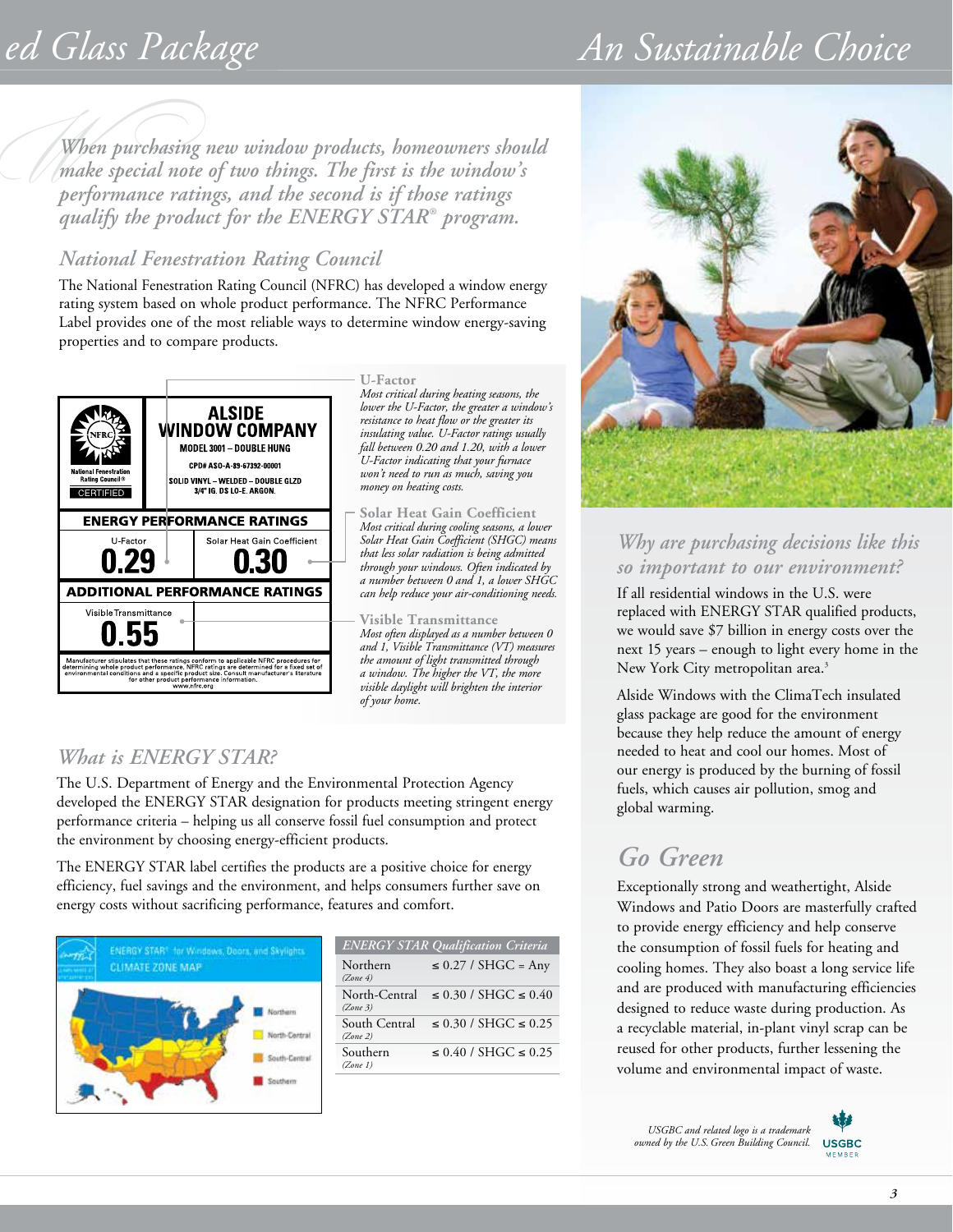*TPrecision-engineered for exceptional form and functionality, Alside windows with ClimaTech glass feature design innovations you'll appreciate from day one.*

# *Energy and Cost Savings*

### *Heating season savings.*

In climates with a significant heating season, windows can represent a source of unwanted heat loss, discomfort, and condensation problems. Today's state-of-the-art windows are now proven to prevent heat loss and air infiltration and maintain warmer glass surfaces to improve comfort and reduce condensation. In cold regions, this means that even large windows with expanded glass areas can provide a strong thermal barrier against heat loss.

### *Cooling season savings.*

In climates that mainly require cooling, windows can represent a source of unwanted heat gain. Windows with Low-E have proven to reduce solar heat gain and improve comfort while providing clear views and an infusion of natural light. In warm regions, though shading techniques remain important, high-performance windows

that experience direct sunlight will still offer improved energy efficiency by reducing unwanted solar heat gain.



### *Lower HVAC Costs*

High-performance windows not only help to reduce annual heating and cooling bills, they also reduce the peak heating and cooling loads. This reduction in peak load benefits the homeowner because the size of the



heating or cooling system may be reduced. It also helps the electrical utilities by reducing load factors during peak times in the summer.

The peak load for a building is the maximum load required for heating or cooling at one time. These loads determine the size of the furnace, heat pump, air conditioner and fans that must be utilized. The consumer can benefit directly from peak load reduction because heating and cooling systems can be sized smaller, often resulting in initial equipment cost savings.

### *Improved Comfort*

New glazing technologies in windows help reduce heating and cooling energy use, as well as create a more balanced indoor climate.

### *Winter thermal comfort.*

Windows with old glazing technology resulted in the interior surface of the glass being too cold. Cold glass can also create uncomfortable drafts as air next to the window is cooled and drops to the floor. This sets up an air movement pattern that feels drafty and accelerates heat loss. High-performance windows with lower U-Factors will result in a higher interior window temperature in winter and thus greater comfort. Proper installation along with weatherstripping designed to seal tightly (for operable windows) will also improve comfort by reducing cold air leakage.

### *Summer thermal comfort.*

In summer, strong direct sunlight strikes people and interior surfaces, creating overheating and discomfort. Windows with low solar heat gain coefficients will reduce the solar radiation coming through the glass and associated discomfort. Low solar heat gain Low-E glass (spectrally selective) reduces heat gain while still providing sufficient sunlight and a clear view.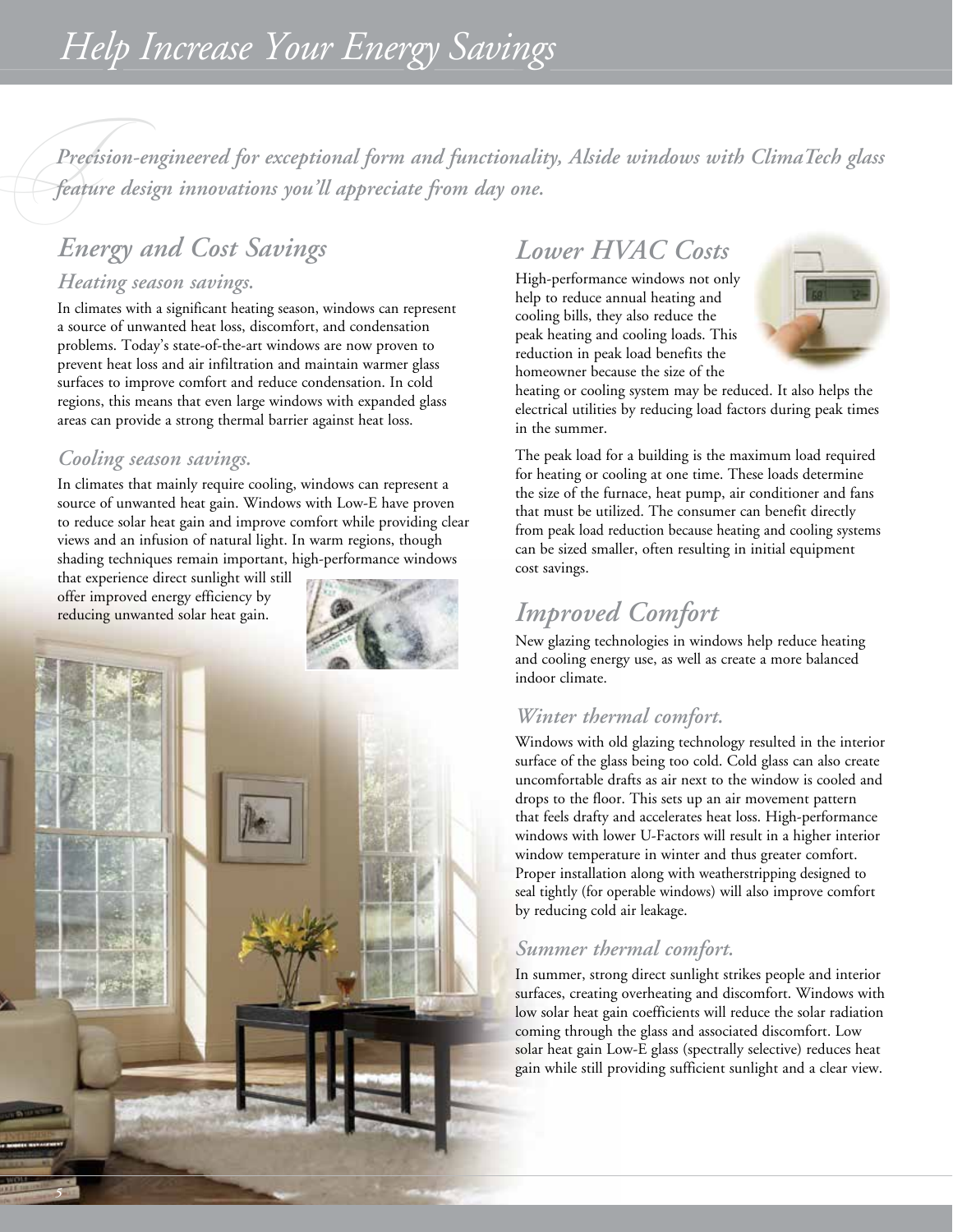*The benefits of the Intercept® Warm-Edge Spacer System.*

The Intercept Warm-Edge Spacer System features a unique, one-piece metal alloy, U-channel design that creates an effective thermal barrier to help reduce conducted heat loss through the window. Its sealed, onepiece design makes Intercept spacers stronger and better at retaining insulating gas than many conventional designs.



### *Comfortable rooms start with Intercept Spacers.*

The Intercept Warm-Edge Spacer System's energy-efficient design keeps the edges of the window glass warmer, so your home feels more comfortable in the winter. As you can see below, the temperature difference between the edge of an insulating glass unit with an ordinary spacer and one with an Intercept Spacer System can be dramatic.



*With Intercept Spacer With Aluminum Spacer*

*I.G. units feature Intercept "warm-edge" technology that reduces condensation problems around the window perimeter. Compare the Intercept insulating glass window (above left) with a conventional insulating glass window (above right). Both windows have Low-E glass and argon gas infill. The difference is the Intercept Warm-Edge Spacer.*



*This thermograph or "heat picture" compares room side glass temperature for an I.G. unit with Intercept (left, yellow is warmer, blue is cooler), and a conventional I.G. unit (right). Since the I.G. unit with Intercept allows for significantly warmer glass temperatures, especially at the edges, your home will feel more comfortable.*

*Conditions: Cold side temperature = 0˚F; room side temperature = 72˚F; room side relative humidity = 25%.*

### *The Intercept Warm-Edge Spacer System helps your windows last longer.*

Under normal weather conditions, insulating glass (I.G.) units expand and contract with temperature changes. In conventional I.G. units, the sealant (the material that holds the unit together) takes the stress of the flexing. This can cause seal failure and insulating gas loss. In an I.G. unit with the Intercept Warm-Edge Spacer System, the spacer flexes instead of the sealant, so it resists spacer movement and premature sealant failure.





*The Intercept spacer in the I.G. unit provides flex during temperature changes, thereby keeping the load and movement off the sealant to help prevent* 

*With conventional aluminum spacers, the sealant flexes, which can lead to sealant failure and loss of insulation ability.*

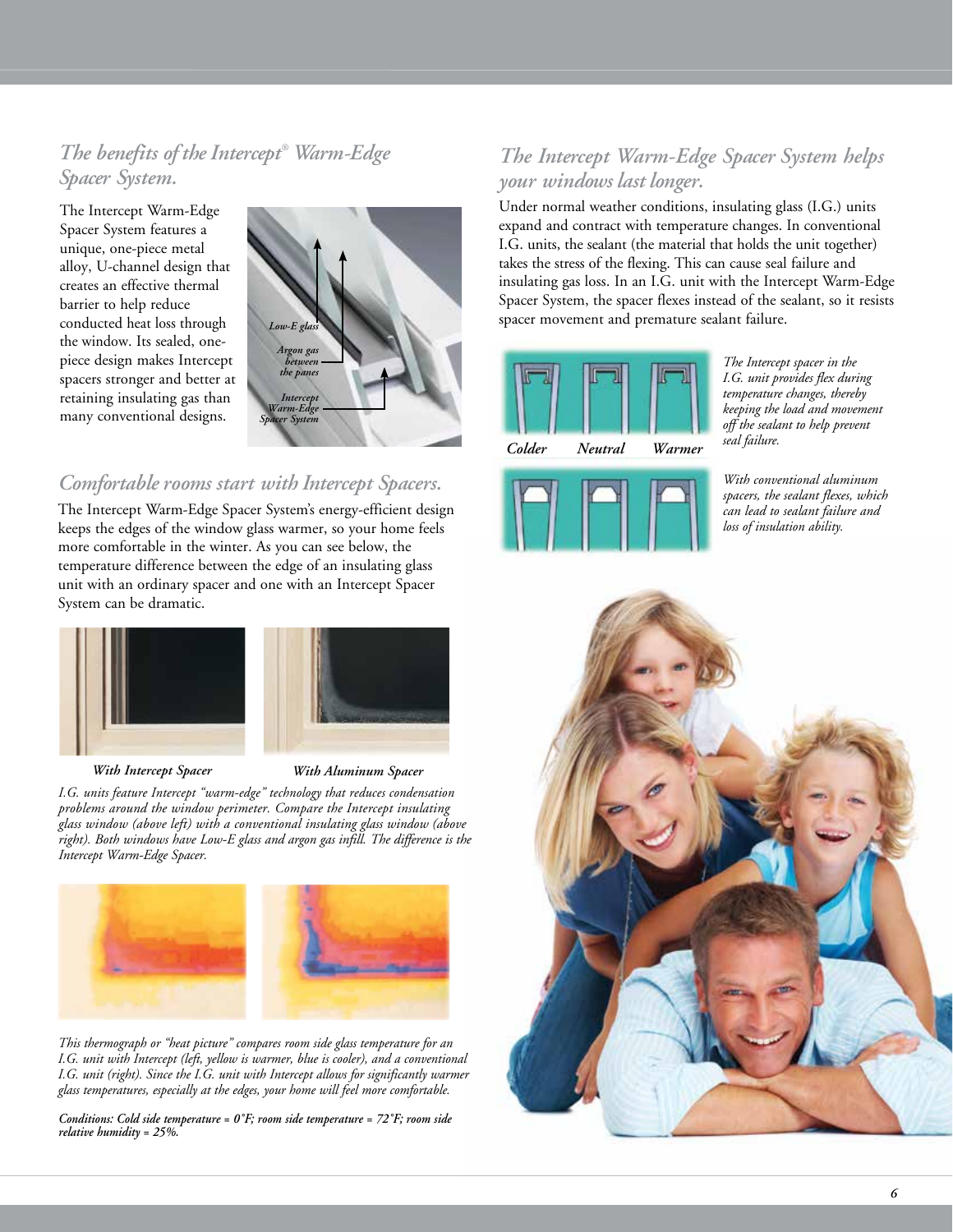# *Low-E Glass – Making the Difference*

*ClimaTech . . . your solution for increased window performance.* Performance Open performance Open performance Open performance of the pass, argon gas and the Intercept Warm-Edge Spacer System. ClimaTech is Make your home Our optional ClimaTech insulated glass package combines multi-layered low-emissivity (Low-E) glass, argon gas and the Intercept Warm-Edge Spacer System. ClimaTech is significantly more energy efficient than single-pane or clear insulated glass systems.

Alside Windows with ClimaTech can exceed the performance requirements set forth by the U.S. Department of Energy in conjunction with the National Fenestration Rating Council (NFRC) test criteria.

One of the most critical NFRC tests measures the rate of heat loss through a window or door (U-Factor). The lower the U-Factor, the better the product is at resisting heat flow, resulting in a product with a greater insulating value.

Another critical NFRC test is for Solar Heat Gain Coefficient (SHGC). This procedure measures how well a product blocks heat caused by sunlight. Again, the lower the number, the less solar heat the window transmits into the home.

The performance of Alside Windows can be further enhanced with the addition of various ClimaTech insulated glass packages.



*Low-E glass filters long-wave radiation from the sun. This reduces solar heat gain from the summer sun, helping to keep your home cooler.*



*Low-E glass takes on a new duty in winter months by slowing indoor heat from escaping.* 



# *Performance Options O*

## *energy miser. It's easy!*

For greater energy savings, upgrade your Alside Windows with a ClimaTech insulating glass package, featuring Low-E glass, argon gas and the Intercept Warm-Edge Spacer System. The superior thermal performance of these insulating glass units can help lower your energy costs while further reducing the consumption of fossil fuels. Many ClimaTech insulating glass packages meet the latest ENERGY STAR requirements and are certified for energysaving performance.

### *What makes ClimaTech insulated glass so effective?*

When you consider that windows are roughly 80% glass, you'll see why it's important to choose an energy-efficient glass system to seal off energy loss. Alside windows are precision-engineered for greater energy savings, keeping your home warmer in the winter and cooler in the summer with less energy use. Our combination of UV filtering Low-E glass, argon gas and the Intercept Warm-Edge Spacer System dramatically enhances energy efficiency.

Low-E (low emissivity) glass features a virtually clear, metallic coating that makes your windows more energy efficient by allowing them to transfer less heat.

- In winter months, Low-E insulating glass reduces heat loss by reflecting warmth back into your home.
- During the summer, Low-E helps block unwanted solar heat penetration to help conserve air-conditioning use.



*Alside offers a variety of ENERGY STAR qualified products. Consult your window professional for energy-efficient glass packages for your home and climate zone.*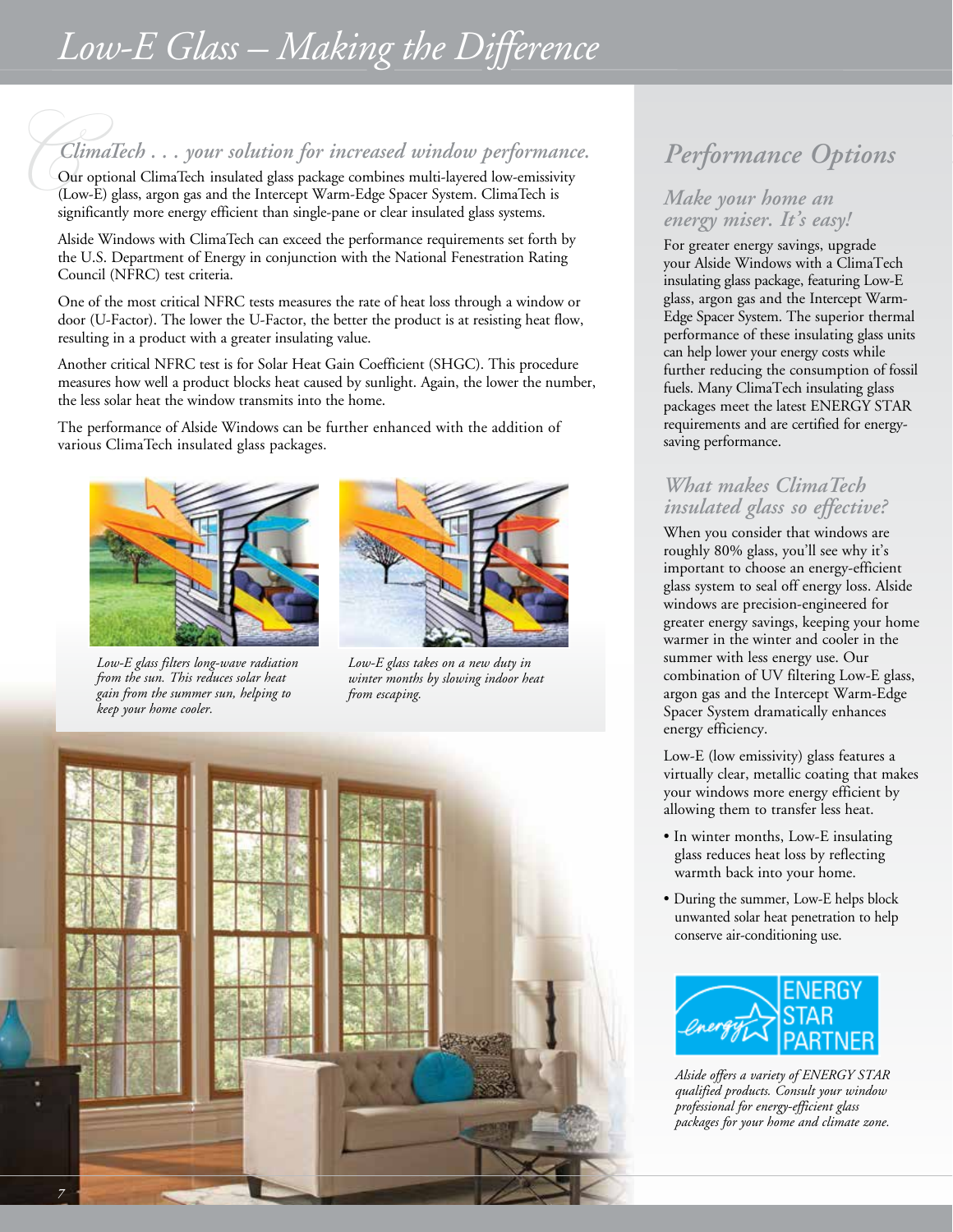# *Offering You Exceptional Energy Efficiency*

Out<br>to er<br>requ<br>clima Out of the many different styles of homes we see every day, each one of them will have different heating and cooling requirements to enable the homeowner to achieve year-round comfort. Just as the ENERGY STAR label depicts different heating and cooling requirements for northern and southern climates, a window also must prove to be versatile enough to be efficient in many different climates or seasonal situations.

That is why the ClimaTech insulated glass package relies on the many energy performance characteristics of Low-E glass. Shown below are three of the most critical performance requirements that should be considered when choosing an enhanced glass unit for your new windows.

### *Improving a window's winter U-Factor performance.*

The U-Factor (also referred to as U-Value) is a number that represents the rate of heat flow through a glazing system. The lower the U-Factor, the greater a window's resistance to heat flow and the better its insulating value. This performance is critical to homeowners who may experience increased heating conditions not only during the winter months but also in the fall and early spring.

### *A solution for solving the solar heat gain coefficient dilemma.*

The solar heat gain coefficient (SHGC) is a number that represents the fraction of solar radiation admitted through a window, both transmitted and absorbed, and subsequently released inward. The lower a window's SHGC, the less solar heat it transmits, which leads to greater shading ability. Climates that rely heavily on air-conditioning will benefit from a window product that displays a low SHGC.

### *Winter Furnace Heat*



Standard clear unit Conventional aluminum spacer Air fill **Window U-Factor -- 0.56-0.70<sup>5</sup>** 



Low-E glass unit Intercept spacer Argon gas fill **Window U-Factor -- 0.29<sup>6</sup>** 

### *Summer Solar Heat*



# Low-E glass unit Intercept spacer Argon gas fill  $SHGC - 0.30^6$

### *Reducing UV energy while maintaining the visible light.*

Ultraviolet light (UV) rays are the invisible rays of the spectrum and are found in everyday sunlight. These rays of light are responsible for the fading of carpets, fabrics and interior finishes. Visible light is simply the portion of the electromagnetic spectrum that produces light that can be seen.



Standard clear unit Conventional aluminum spacer Air fill  $VT - >0.60<sup>5</sup>$ 

Conventional aluminum spacer

Air fill  $SHGC - >0.60<sup>5</sup>$ 

### *Light Transmittance*



Low-E glass unit Intercept spacer Argon gas fill  $VT - 0.55^6$